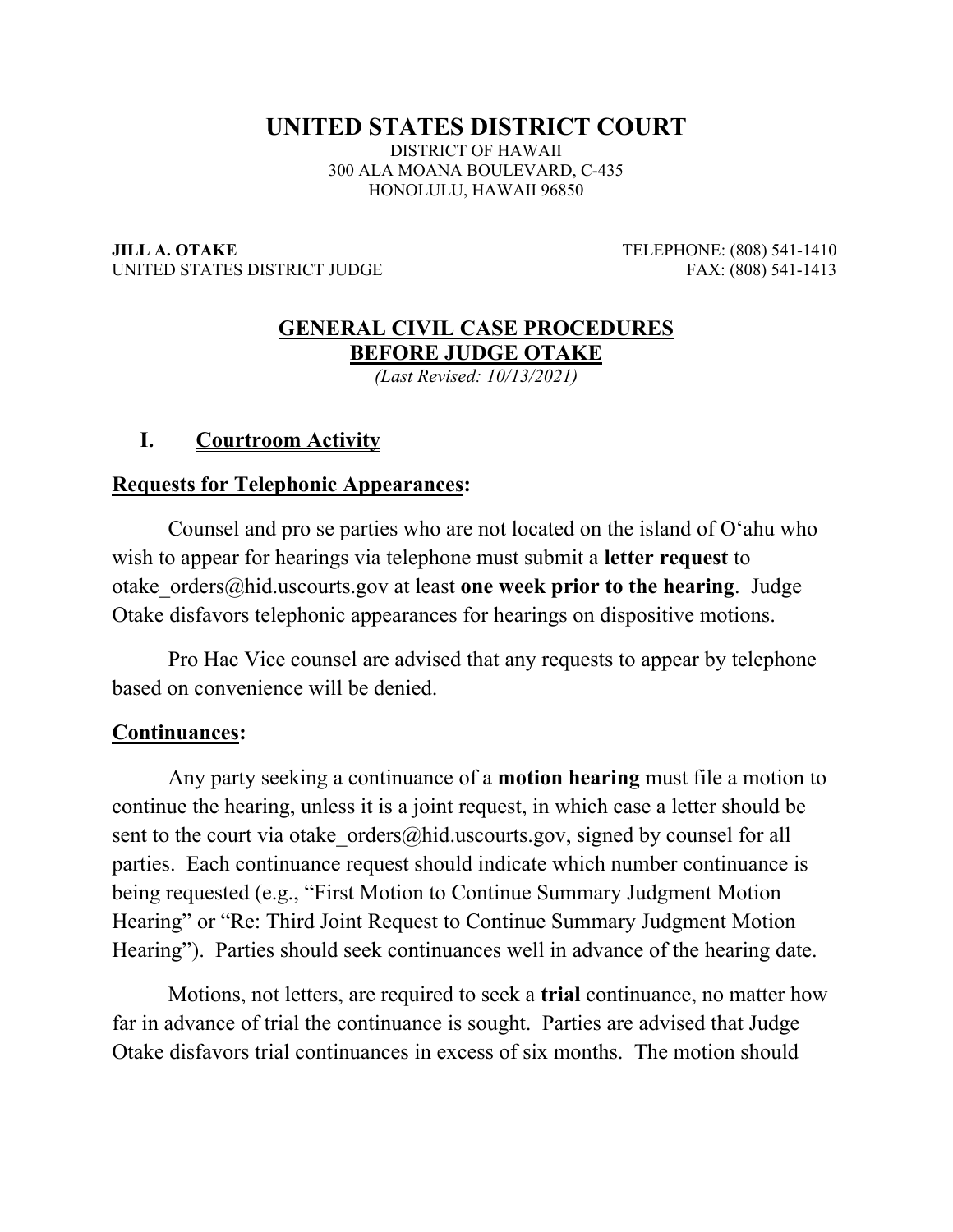indicate how many prior continuances of the trial have been granted and should be accompanied by a proposed order.

### **Use of Electronic Devices:**

 Pursuant to the Order Adopting Electronic Device Policy, effective March 18, 2014, any person may bring into the courthouse an electronic device, such as a cellular phone, smartphone, laptop, tablet, or similar device having wireless communications capability. Any such device is subject to security inspection.

 Inside Judge Otake's courtroom, no person may use an electronic device for any purpose, except attorneys of record and members of their litigating team, who are authorized to use electronic devices only in connection with a then ongoing, case-related proceeding. Examples of such appropriate usage include: paralegals texting other staff regarding *immediate* witness logistics; lawyers using a legal research database to search for caselaw mentioned by opposing counsel; lawyers referring to notes on a tablet regarding arguments for the hearing. Examples of inappropriate usage include: lawyers texting other litigation team members about courtroom events that do not require immediate attention; lawyers emailing or communicating with family members about personal matters; paralegals searching the internet to investigate witnesses who are on the stand. If counsel are in doubt as to whether the use of an electronic device is permissible, they should ask Judge Otake for permission.

 Under no circumstances shall an electronic device disrupt any court proceedings. Under no circumstances shall any camera or audio/video recording equipment be used in Judge Otake's courtroom or chambers.

 Judge Otake may modify these general provisions at her discretion in specific cases or for specific proceedings. Anyone found to be in violation of these provisions will be subject to sanctions.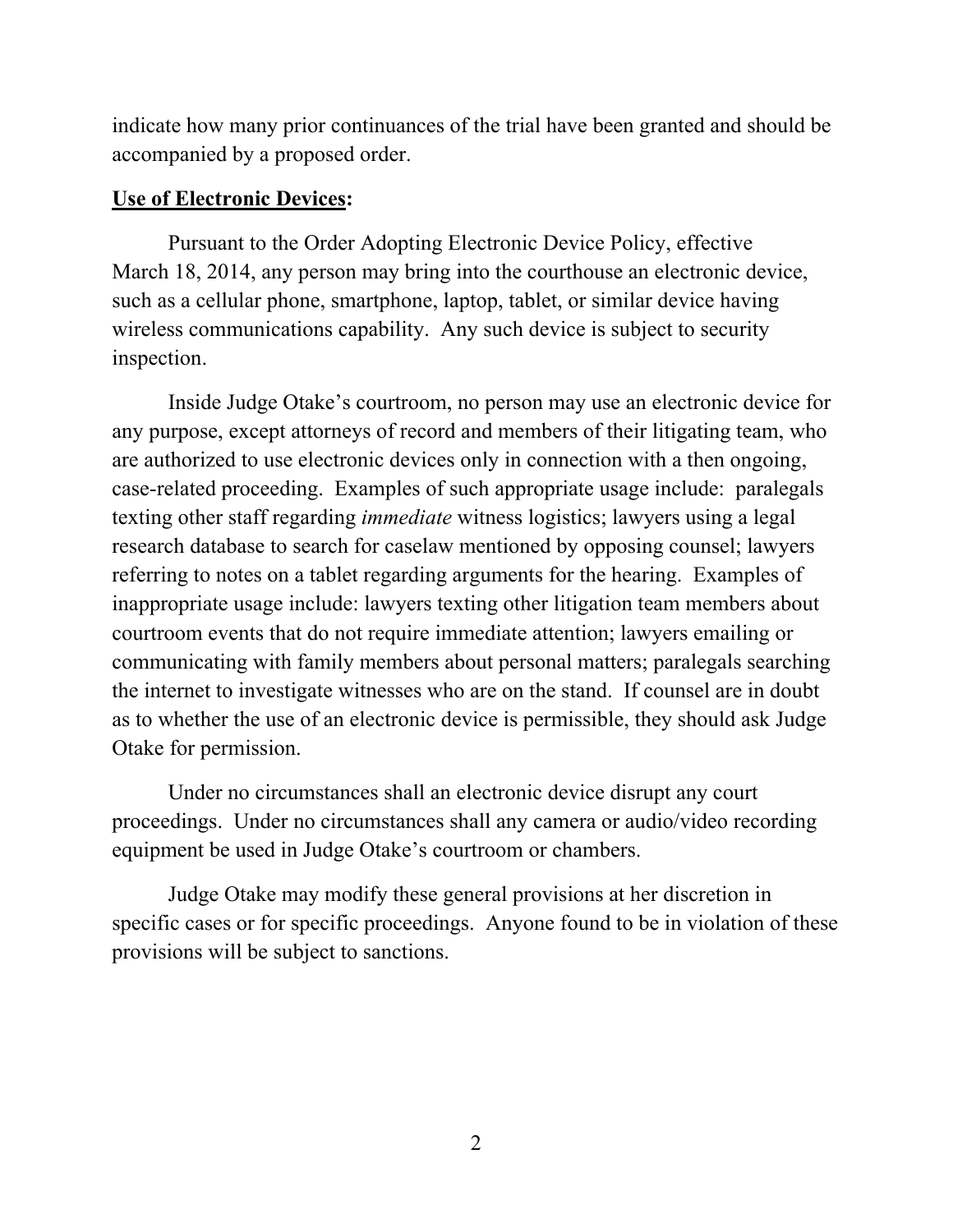#### **II. Motions**

#### **Pre-Filing Conferences (Local Rule 7.8)**

Local Rule 7.8 requires counsel to engage in a pre-filing conference "to discuss thoroughly, *preferably in person*, the substance of the contemplated motion and any potential partial or complete resolution." Counsel should discuss the issues with sufficient detail so that if a motion is still necessary, the briefing may be directed to those substantive issues requiring resolution by the Court.

Many motions to dismiss or to strike could be avoided if the parties confer in good faith especially for perceived defects in a Complaint, Answer, or Counterclaim that could be corrected by amendment. *See, e.g.*, *Eminence Capital, LLC v. Aspeon, Inc.*, 316 F.3d 1048, 1052 (9th Cir. 2003) (where a motion to dismiss is granted, a district court should provide leave to amend unless it is clear that the Complaint could not be saved by any amendment). The Ninth Circuit requires that this policy favoring amendment be applied with "extreme liberality." *Morongo Band of Mission Indians v. Rose*, 893 F.2d 1074, 1079 (9th Cir. 1990). These principles require counsel for the plaintiff to carefully evaluate the defendant's contentions as to the deficiencies in the Complaint, and in most instances, the moving party should agree to any amendment that would cure a curable defect. Counsel should, at the very least, resolve minor procedural or other nonsubstantive matters during the conference.

All Local Rule 7.8 conferences shall be conducted by lead counsel and shall take place via a communication method that, at a minimum, allows all parties to be in realtime communication. Judge Otake will not consider letters or e-mail to constitute a proper Local Rule 7.8 conference.

If the parties are unable to reach a resolution that eliminates the necessity for a **dispositive** motion, counsel for the movant shall include with the motion a statement indicating the date, duration, and communication method of the conference and the participants in the conference. In addition, the statement shall detail the issues discussed and resolved during the conference and the issues remaining. With regard to non-dispositive motions, the statement required under Local Rule 7.8 will suffice.

Failure to strictly comply with the Court's requirements or Local Rule 7.8 will result in the striking and/or the denial of the motion.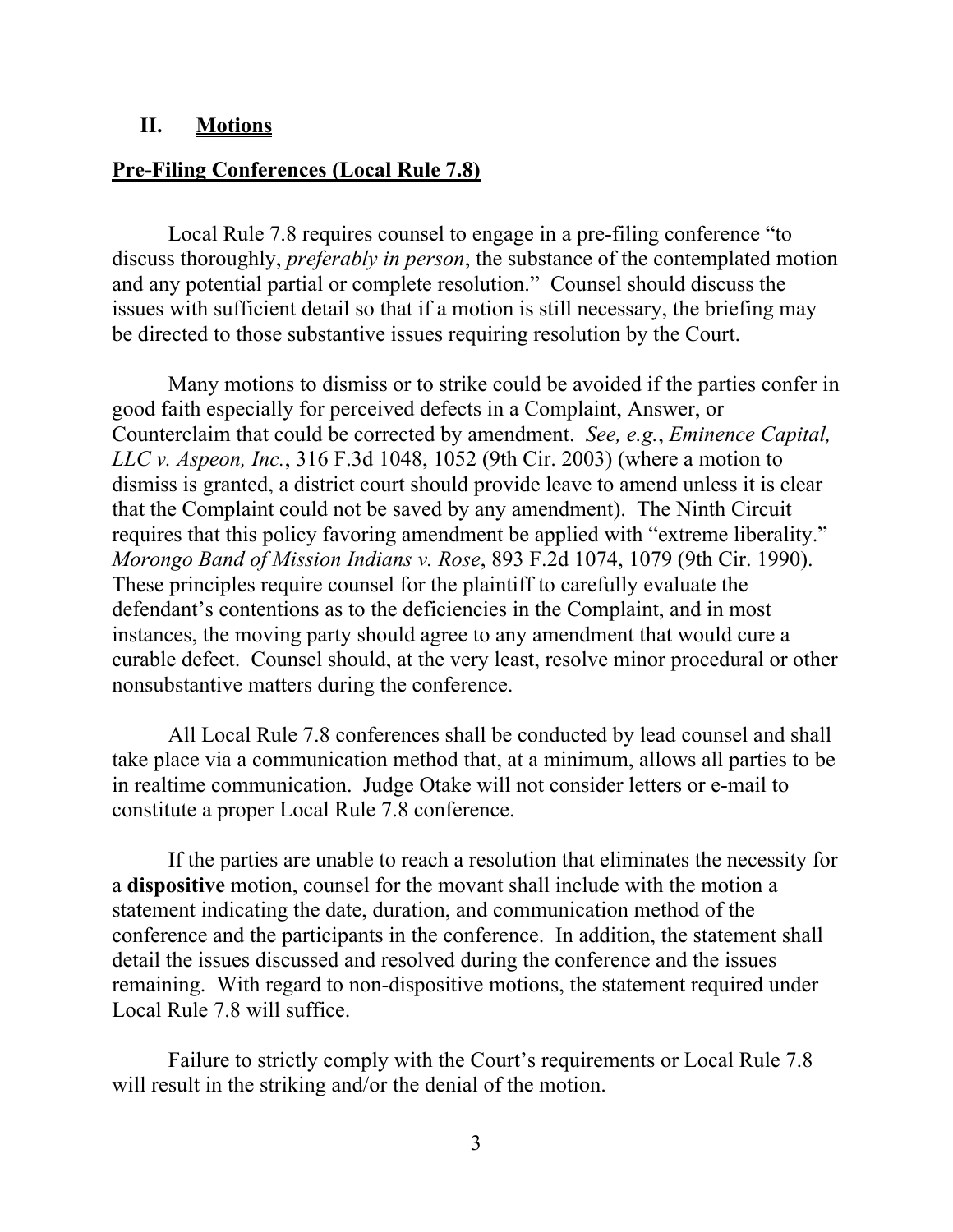# **Excess Word Requests (Local Rule 7.4)**

Any requests to exceed the page/word count limit established by Local Rule 7.4 must specify the need for the additional pages/words. Leave should be requested sparingly, as relief will be granted only in limited circumstances. Any briefing that violates Local Rule 7.4 may be stricken.

# **Motions to Seal (Local Rule 5.2)**

The Court will not consider any motions to seal until the requesting party fully complies with Local Rule 5.2(c). Courtesy copies, as well as the documents and/or exhibits that are the subject of the motion to seal, must be submitted immediately after the filing of the motion.

# **Mandatory Chambers Copies (Local Rule 10.3)**

The Court imposes the following **additional** requirements for mandatory chambers copies:

- (1) Documents that are 50 pages or less may be stapled.
- (2) Documents exceeding 50 pages should be placed in binders. Documents requiring multiple binders should be labeled in such a manner to indicate that the documents are separated into multiple binders, i.e., binder 1 of 3, 2 of 3, 3 of 3.

# **Otake Orders Submissions**

The Otake orders email should not be used for general informal correspondence with chambers. Letter requests and other formal correspondence may be electronically submitted with an explanatory email. Stipulations and orders requiring the Court's approval should be submitted in Microsoft Word format, and, where applicable, include dates and the parties' and/or counsel's electronic signatures.

# **Motions for Summary Judgment (Local Rule 56.1(b))**

Among other things, Local Rule 56.1(b) states that each factual assertion in a concise statement of facts "shall be a single sentence, followed by a citation to a particular affidavit, deposition, or other document that supports the assertion." In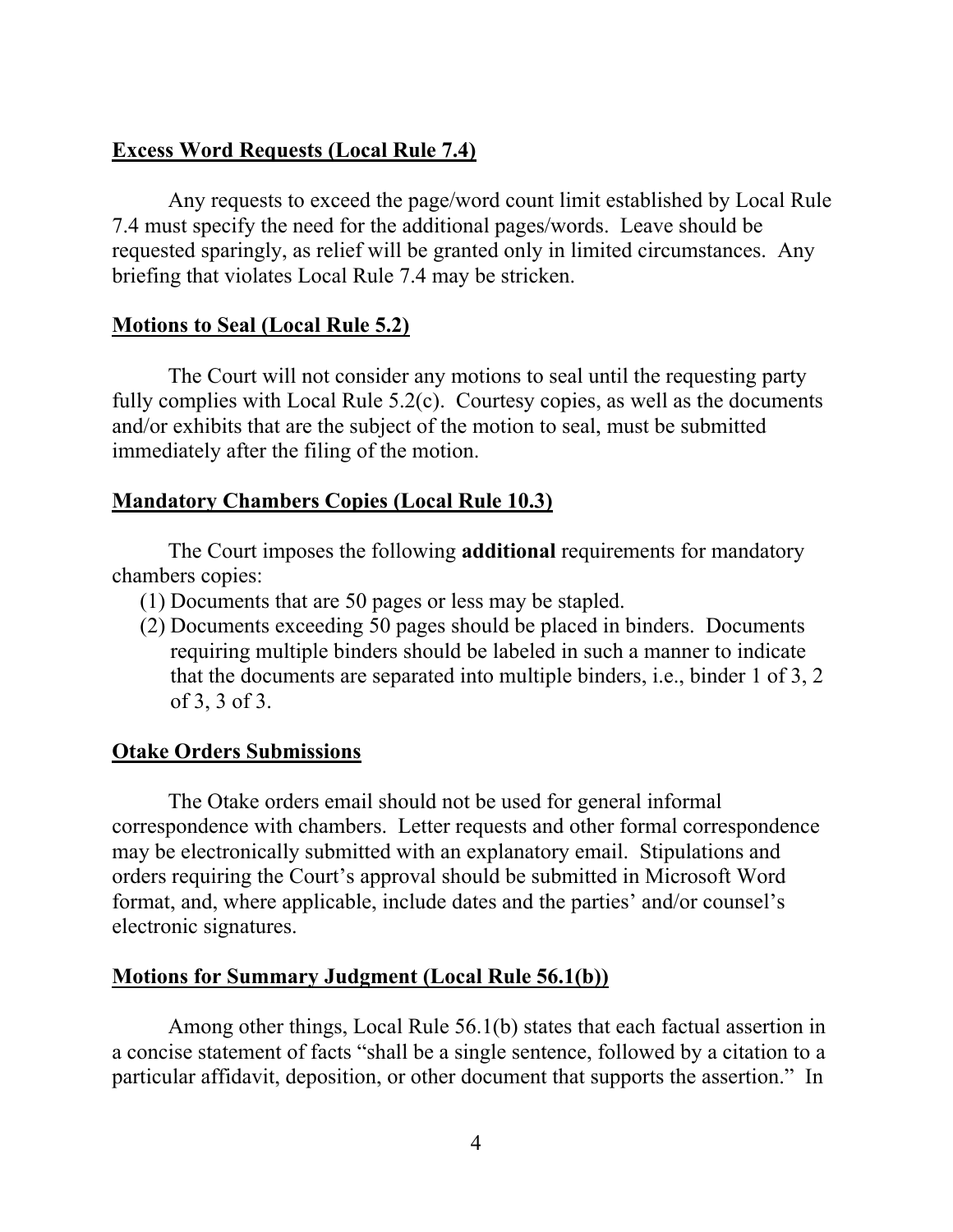addition to this requirement, any party submitting a concise statement or a separate concise statement must list each fact in a separately numbered paragraph.

Parties are prohibited from filing multiple motions for summary judgment that address fewer than all claims for which summary judgment is sought. For example, if a party moves for summary judgment on five claims, a single motion should be filed, not five motions each addressing a single claim, or even multiple motions addressing less than five claims.

## *Daubert* **Motions**

The Court treats *Daubert* motions as non-dispositive motions and they must be filed in accordance with the deadlines set forth in the applicable Rule 16 Scheduling Order. *Daubert* issues may not be presented in motions in limine.

#### **Motions in Limine**

Memoranda in support of motions in limine and any opposition shall not exceed five (5) pages.

### **III. Trials**

#### **Trial Procedures**

#### **1. Trial Schedule**

Trials start on Mondays, unless Monday is a holiday. Judge Otake will not hold trials on Fridays, unless she directs otherwise.

Jury trials will start at 8:45 a.m. and end at 2:30 p.m. except on days of jury selection, in which case the day will end at 4:30 p.m. There will be at least two breaks in the trial day, at the following approximate times:

10:30 a.m.- 15 minutes

12:00 p.m.- 20 minutes

Matters that need to be addressed outside the presence of the jury will take place at 8:30 a.m. and at 2:30 p.m. The judge expects that attorneys will raise issues at 2:30 p.m. that must be addressed prior to the jury returning to court the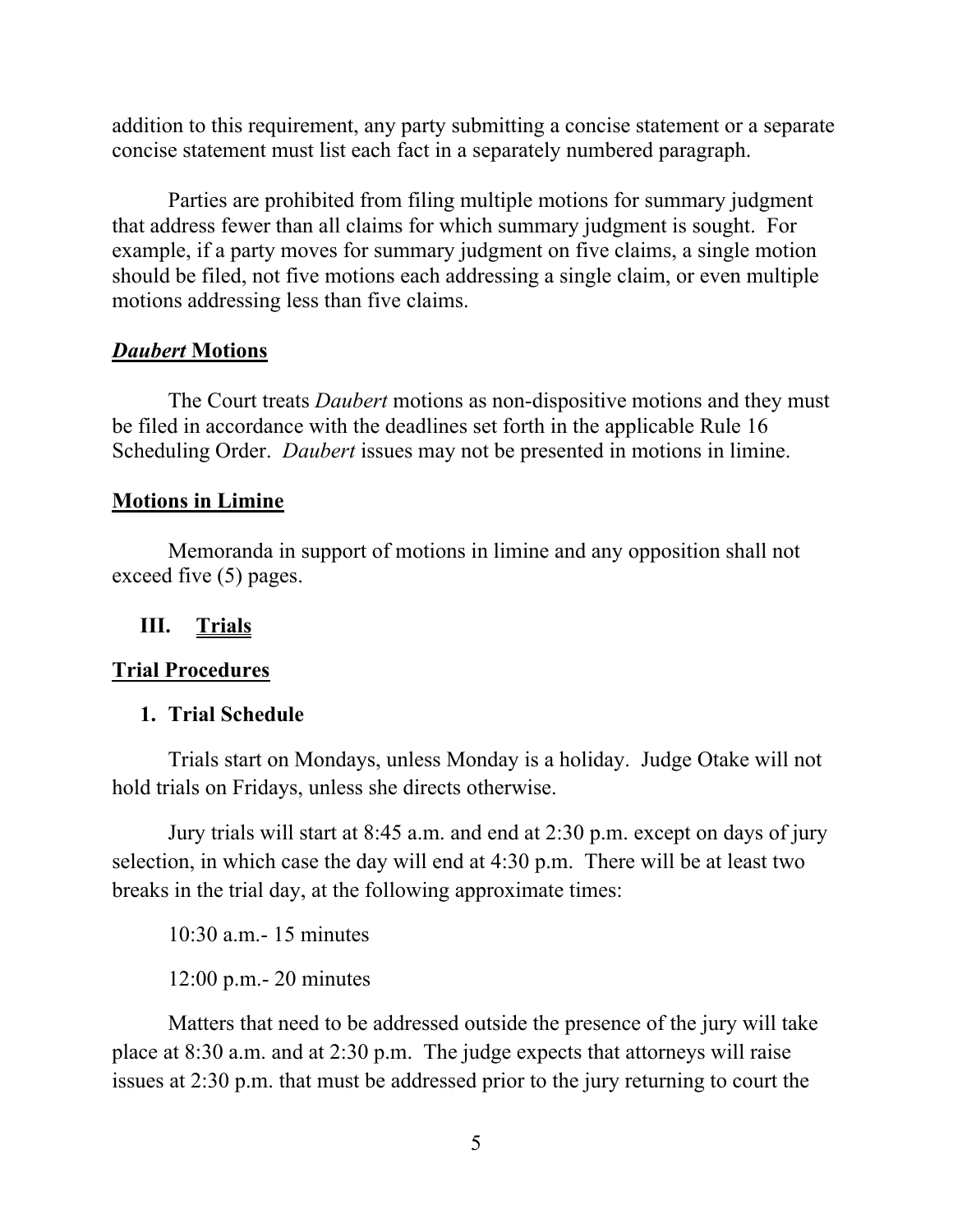next day and will determine a briefing deadline (with appropriate page limits) if needed.

Bench trials will start at 8:30 a.m. and end at 4:30 p.m. There will be a lunch break from 12:00 p.m. to 1:30 p.m. along with short breaks in the morning and afternoon.

The Court will likely take "stretch breaks" in the middle of the trial, during which everyone can stand up, but no one may leave the courtroom.

## **2. Length of Trial**

Judge Otake will limit the number of hours each party has to present its case.

## **3. Jury Selection**

 Judge Otake will use the computerized system of randomly determining the order of jurors for jury selection. The Court will provide attorneys with an alphabetized list of prospective jurors.

 Judge Otake will first address general requests to be excused. She will then conduct voir dire and will allow counsel to conduct voir dire. Each party will typically be allowed 10 minutes for voir dire, but that timeframe may be expanded upon request. During voir dire, Judge Otake will ask jurors to stand up and answer questions given to them on a sheet of paper. Those questions are available. If counsel wish to review them prior to trial, they are directed to contact the courtroom manager.

## **4. Jury Instructions**

During trial, the Court will schedule a hearing to resolve jury instruction disputes. After ruling on the disputed issues, the Court will prepare a draft set of jury instructions for the parties' review. A further hearing will be held, if necessary, to address any concerns with the draft set of instructions. The Court will not entertain substantive arguments at the further hearing. Before the jury instructions are presented to the jury, the Court will provide hard copies to the parties. Jurors will also receive hard copies of the instructions.